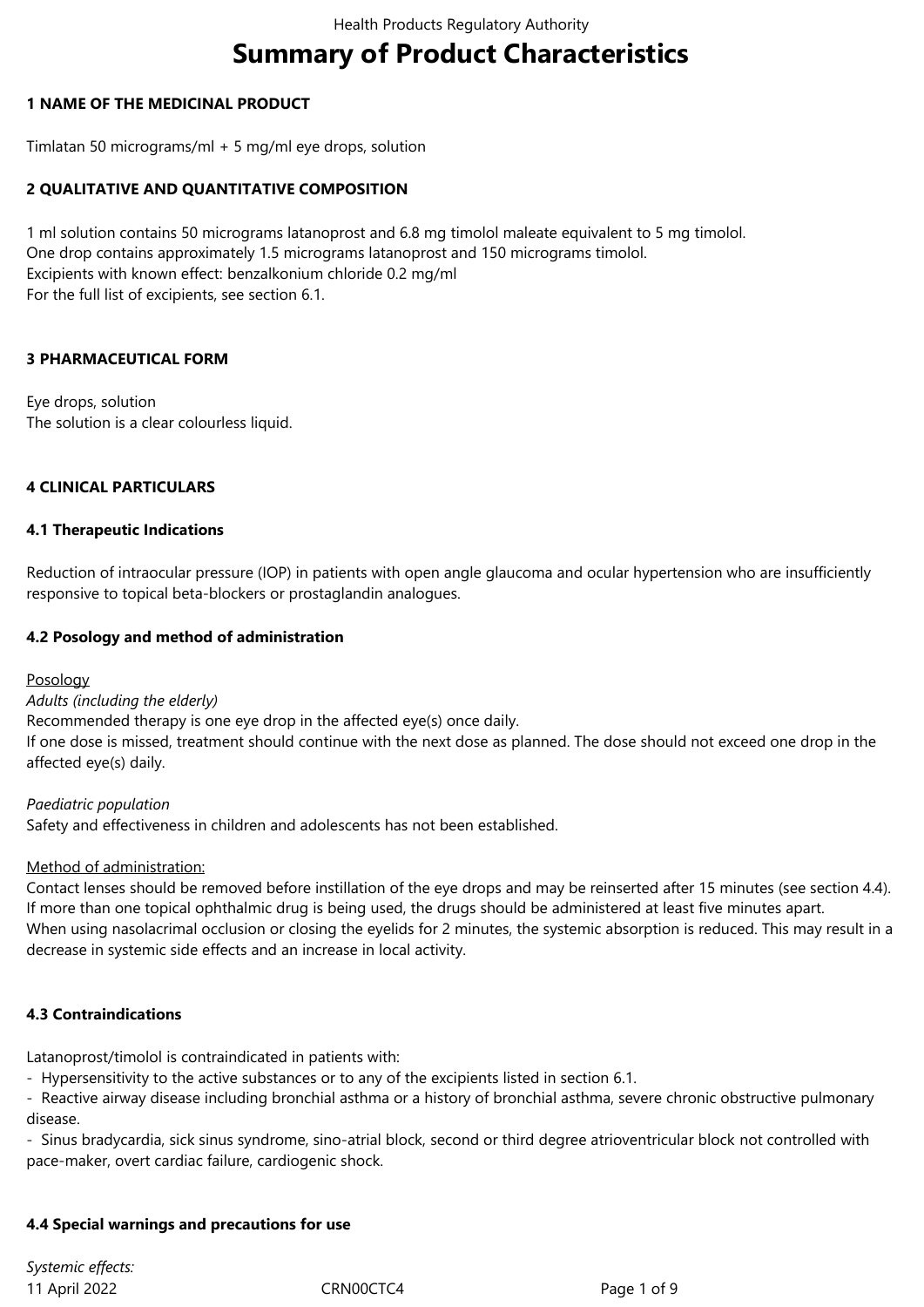*Like other topically applied ophthalmic agents, Timlatan is absorbed systemically. Due to the beta-adrenergic component timolol, the same types of cardiovascular, pulmonary and other adverse reactions as seen with systemic beta-adrenergic blocking agents may occur.* 

Incidence of systemic ADRs after topical ophthalmic administration is lower than for systemic administration. To reduce the systemic absorption, see section 4.2.

# *Cardiac disorders:*

In patients with cardiovascular diseases (e.g. coronary heart disease, Prinzmetal's angina and cardiac failure) and hypotension therapy with beta-blockers should be critically assessed and the therapy with other active substances should be considered. Patients with cardiovascular diseases should be watched for signs of deterioration of these diseases and of adverse reactions. Due to its negative effect on conduction time, betablockers should only be given with caution to patients with first degree heart block.

Cardiac reactions, and rarely, death in association with cardiac failures have been reported following administration of timolol.

# *Vascular disorders:*

Patients with severe peripheral circulatory disturbance/disorders (i.e. severe forms of Raynaud's disease or Raynaud's syndrome) should be treated with caution.

#### *Respiratory disorders:*

Respiratory reactions, including death due to bronchospasm in patients with asthma have been reported following administration of some ophthalmic beta-blockers.

Timlatan should be used with caution, in patients with mild/moderate chronic obstructive pulmonary disease (COPD) and only if the potential benefit outweighs the potential risk.

#### *Hypoglycaemia/diabetes:*

Beta-blockers should be administered with caution in patients subject to spontaneous hypoglycaemia or to patients with labile diabetes, as beta-blockers may mask the signs and symptoms of acute hypoglycaemia.

Beta-blockers may also mask the signs of hyperthyroidism.

# *Corneal diseases:*

Ophthalmic beta-blockers may induce dryness of eyes. Patients with corneal diseases should be treated with caution.

# *Other beta-blocking agents:*

The effect on intraocular pressure or the known effects of systemic beta-blockade may be potentiated when timolol is given to patients already receiving a systemic beta-blocking agent. The response of these patients should be closely observed. The use of two topical beta-adrenergic blocking agents is not recommended (see section 4.5).

#### *Anaphylactic reactions:*

While taking beta-blockers, patients with a history of atopy or a history of severe anaphylactic reaction to a variety of allergens may be more reactive to repeated challenge with such allergens and unresponsive to the usual doses of adrenaline used to treat anaphylactic reactions.

#### *Choroidal detachment:*

Choroidal detachment has been reported with administration of aqueous suppressant therapy (e.g. timolol, acetazolamide) after filtration procedures.

# *Surgical anaesthesia:*

Beta-blocking ophthalmological preparations may block systemic beta-agonist effects e.g. of adrenaline. The anaesthesiologist should be informed when the patient is receiving timolol.

*Concomitant therapy:* Timolol may interact with other drugs, see section 4.5. *Other prostaglandin analogues:* The concomitant use of two or more prostaglandins, prostaglandin analogues, or prostaglandin derivatives is not recommended (see section 4.5).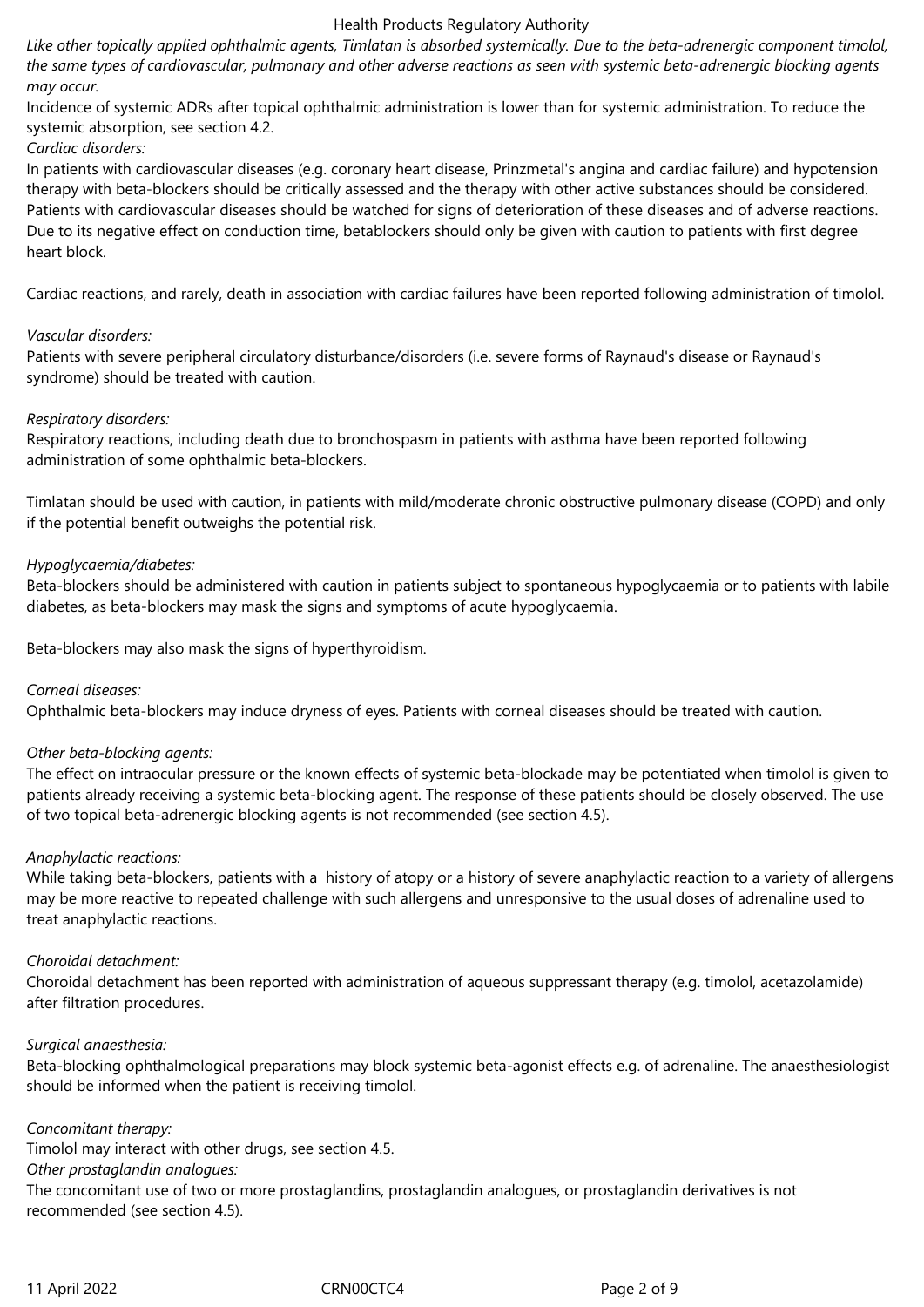*Iris pigmentation changes:*Latanoprost may gradually change eye colour by increasing the amount of brown pigment in the iris. Similar to experience with latanoprost eye drops, increased iris pigmentation was seen in 16-20% of all patients treated with Timlatan for up to one year (based on photographs). This effect has predominantly been seen in patients with mixed coloured irides, i.e. green-brown, yellow-brown or blue/grey-brown, and is due to increased melanin content in the stromal melanocytes of the iris. Typically the brown pigmentation around the pupil spreads concentrically towards the periphery in affected eyes, but the entire iris or parts of it may become more brownish. In patients with homogeneously blue, grey, green or brown eyes, the change has only rarely been seen during two years of treatment in clinical trials with latanoprost.

The change in iris colour occurs slowly and may not be noticeable for several months to years and it has not been associated with any symptom or pathological changes.

No further increase in brown iris pigment has been observed after discontinuation of treatment, but the resultant colour change may be permanent.

Neither naevi nor freckles of the iris have been affected by the treatment.

Accumulation of pigment in the trabecular meshwork or elsewhere in the anterior chamber has not been observed but patients should be examined regularly and, depending on the clinical situation, treatment may be stopped if increased iris pigmentation ensues.

Before treatment is instituted patients should be informed of the possibility of a change in eye colour. Unilateral treatment can result in permanent heterochromia.

# *Eyelid and eyelash changes:*

Eyelid skin darkening, which may be reversible, has been reported in association with the use of latanoprost.

Latanoprost may gradually change eyelashes and vellus hair in the treated eye; these changes include increased length, thickness, pigmentation, and number of lashes or hairs, and misdirected growth of eyelashes. Eyelash changes are reversible upon discontinuation of treatment.

# *Periorbital skin discolouration:*

Periorbital skin discolouration has been observed, the majority of reports being in Japanese patients. Experience to date shows that periorbital skin discolouration is not permanent and in some cases has reversed while continuing treatment with Latanoprost.

# *Glaucoma:*

There is no documented experience with latanoprost in inflammatory, neovascular, or chronic angle closure glaucoma, in open angle glaucoma of pseudophakic patients and in pigmentary glaucoma.

Latanoprost has no or little effect on the pupil but there is no documented experience in acute attacks of closed angle glaucoma. Therefore it is recommended that Timlatan should be used with caution in these conditions until more experience is obtained.

# *Herpetic keratitis:*

Latanoprost should be used with caution in patients with a history of herpetic keratitis, and should be avoided in cases of active herpes simplex keratitis and in patients with a history of recurrent herpetic keratitis specifically associated with prostaglandin analogues.

# *Macular oedema:*

Macular oedema, including cystoid macular oedema, has been reported during treatment with latanoprost. These reports have mainly occurred in aphakic patients, in pseudophakic patients with a torn posterior lens capsule, or in patients with known risk factors for macular oedema. Timlatan should be used with caution in these patients.

*Preservative/contact lenses*Timlatan contains 0.006 mg benzalkonium chloride in each drop, which is equivalent to 0.2 mg/ml. Benzalkonium chloride may be absorbed by soft contact lenses and may change the colour of the contact lenses. Patients should be instructed to remove contact lenses before using this medicinal product and put them back 15 minutes afterwards (see section 4.2).

Benzalkonium chloride may also cause eye irritation, especially in patients having dry eyes or disorders of the cornea. Patients should be advised to talk to their doctor if they feel abnormal eye sensation, stinging or pain in the eye after using this medicinal product.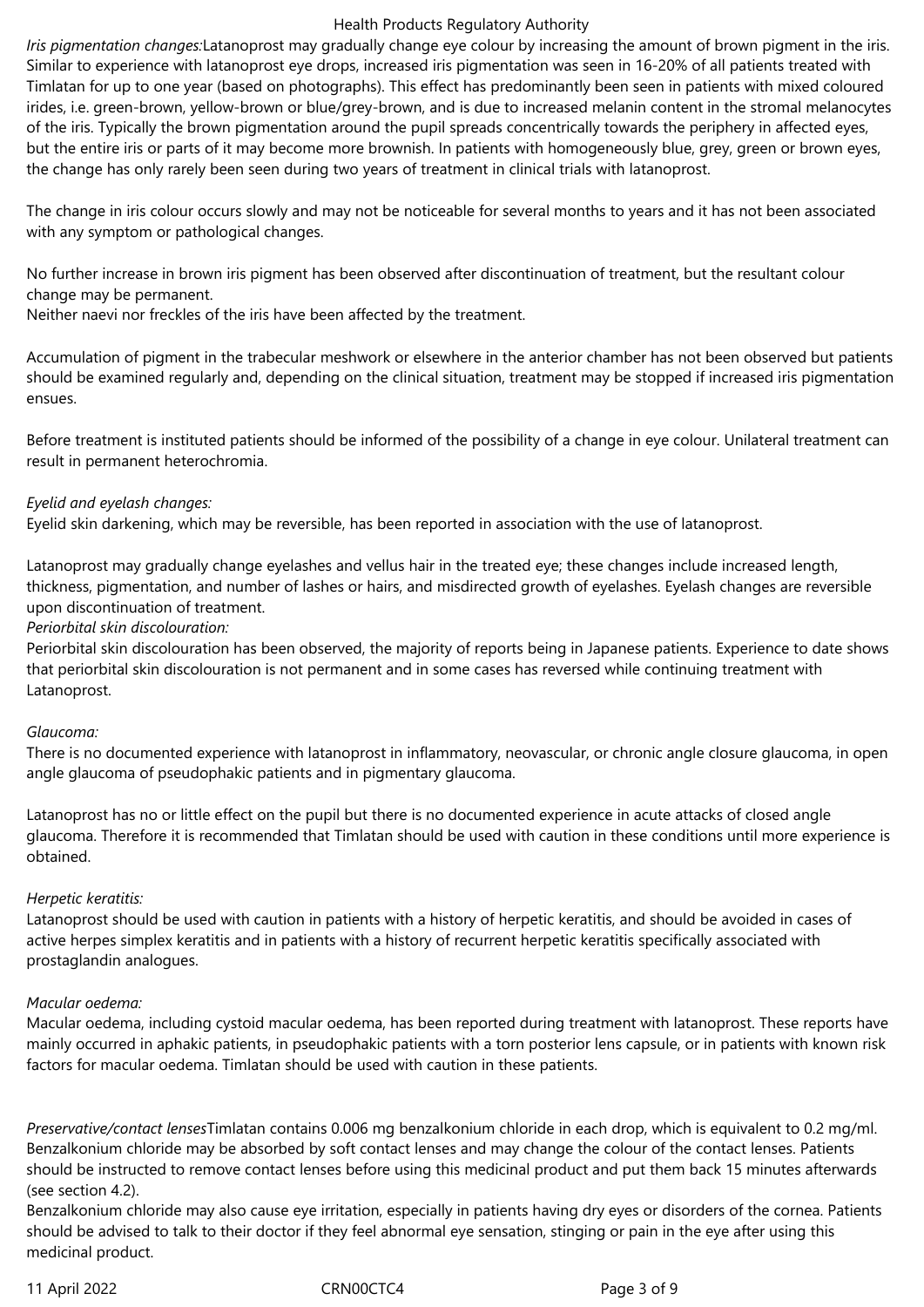Patients should be monitored in case of prolonged use.

# **4.5 Interaction with other medicinal products and other forms of interactions**

No specific medicinal product interaction studies have been performed with latanoprost/timolol.

There have been reports of paradoxical elevations in intraocular pressure following the concomitant ophthalmic administration of two prostaglandin analogues. Therefore, the use of two or more prostaglandins, prostaglandin analogues, or prostaglandin derivatives is not recommended.

There is a potential for additive effects resulting in hypotension and/or marked bradycardia when ophthalmic beta-blockers solution is administered concomitantly with oral calcium channel blockers, beta-adrenergic blocking agents, antiarrhythmics (including amiodarone), digitalis glycosides, parasympathomimetics, guanethidine.

# **Potentiated systemic betablockade (e.g., decreased heart rate, depression) has been reported during combined treatment with CYP2D6 inhibitors (e.g. quinidine, fluoxetine, paroxetine) and timolol.**

The effect on intraocular pressure or the known effects of systemic beta-blockade may be potentiated when Timlatan is given to patients already receiving an oral-beta-adrenergic blocking agent, and the use of two or more topical beta-adrenergic blocking agents is not recommended.

Mydriasis resulting from concomitant use of ophthalmic beta-blockers and adrenaline (epinephrine) has been reported occasionally.

The hypertensive reaction to sudden withdrawal of clonidine can be potentiated when taking beta-blockers.

Beta-blockers may increase the hypoglycaemic effect of antidiabetic agents. Beta-blockers can mask the signs and symptoms of hypoglycaemia (see section 4.4).

# **4.6 Fertility, pregnancy and lactation**

**Pregnancy** 

# *Latanoprost:*

There are no adequate data from the use of latanoprost in pregnant women. Studies in animals have shown reproductive toxicity (see section 5.3). The potential risk for humans is unknown.

*Timolol:*

There are no adequate data for the use of timolol in pregnant women. Timolol should not be used during pregnancy unless clearly necessary.

To reduce the systemic absorption, see section 4.2.

Epidemiological studies have not revealed malformative effects but show a risk for intra uterine growth retardation when beta-blockers are administered by the oral route. In addition, signs and symptoms of beta-blockade (e.g. bradycardia, hypotension, respiratory distress and hypoglycaemia) have been observed in the neonate when beta-blockers have been administered until delivery. If latanoprost/timolol is administered until delivery, the neonate should be carefully monitored during the first days of life.

Consequently Timlatan should not be used during pregnancy (see section 5.3).

# Breastfeeding

Beta-blockers are excreted in breast milk. However, at therapeutic doses of timolol in eye drops it is not likely that sufficient amounts would be present in breast milk to produce clinical symptoms of beta-blockade in the infant. To reduce the systemic absorption, see section 4.2.

Latanoprost and its metabolites may pass into breast milk. Latanoprost/timolol should therefore not be used in women who are breast-feeding.

# **Fertility**

Neither latanoprost nor timolol have been found to have any effect on male or female fertility in animal studies.

11 April 2022 CRN00CTC4 Page 4 of 9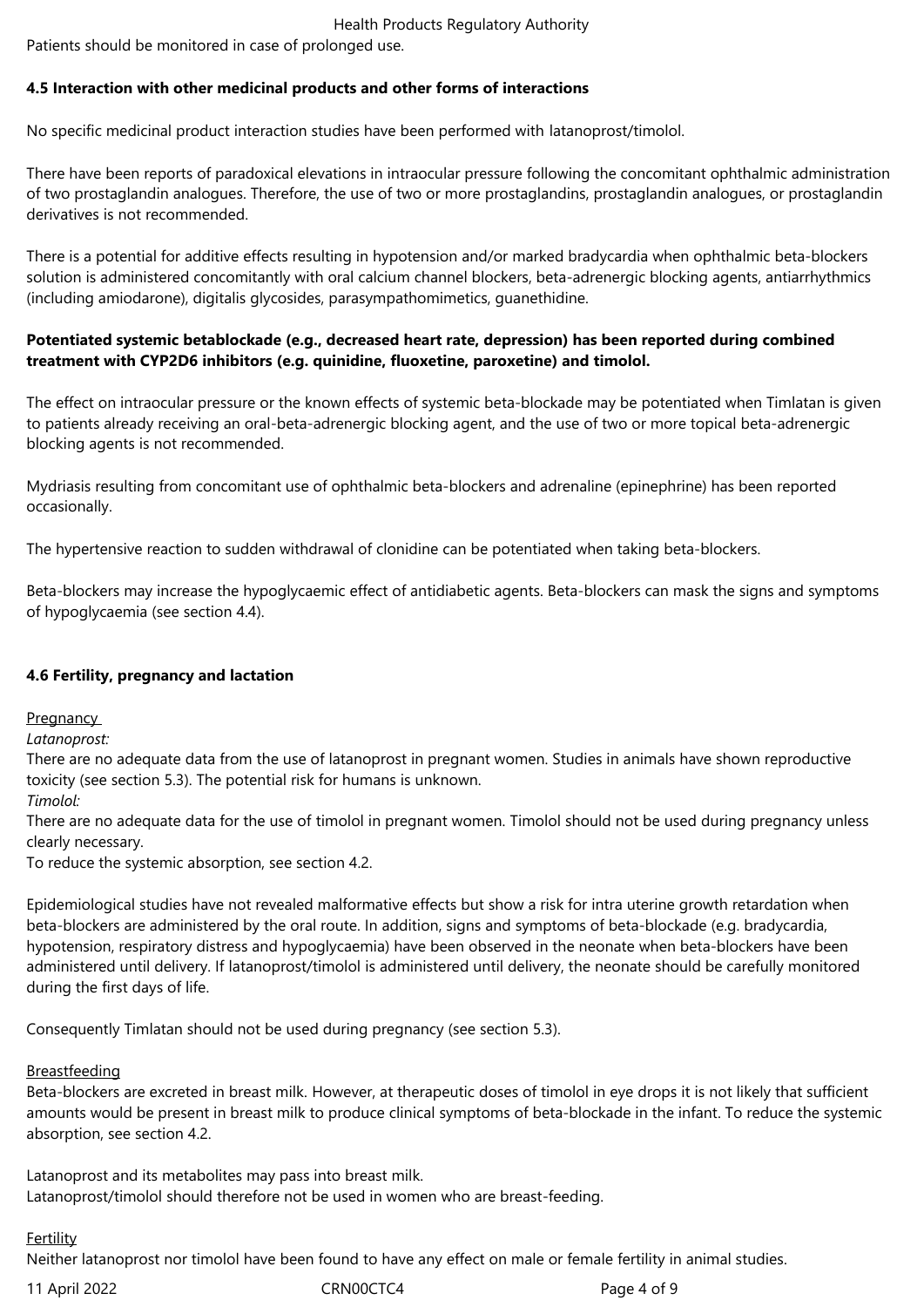# **4.7 Effects on ability to drive and use machines**

Instillation of eye drops may cause transient blurring of vision. Until this has resolved, patients should not drive or use machines.

# **4.8 Undesirable effects**

For latanoprost, the majority of reaction events relate to the ocular system. In data from the extension phase of the Timlatan pivotal trials, 16 - 20% of patients developed increased iris pigmentation, which may be permanent. In an open 5 year latanoprost safety study, 33% of patients developed iris pigmentation (see 4.4). Other ocular adverse reactions are generally transient and occur on dose administration. For timolol, the most serious adverse reactions are systemic in nature, including bradycardia, arrhythmia, congestive heart failure, bronchospasm and allergic reactions.

Like other topically applied ophthalmic drugs, timolol is absorbed into the systemic circulation. This may cause similar undesirable effects as seen with systemic beta blocking agents. Incidence of systemic ADRs after topical ophthalmic administration is lower than for systemic administration. Listed adverse reactions include reactions seen within the class of ophthalmic beta-blockers.

Treatment related adverse reactions seen in clinical trials with Timlatan are listed below.

Adverse reactions are categorized by frequency as follows: very common (≥1/10), common (≥1/100, <1/10), uncommon (≥1/1000, <1/100), rare (≥1/10,0000, <1/1000), very rare (<1/10,000) and not known (cannot be estimated from the available data).

| <b>System</b><br><b>Organ Class</b>             | Very common<br>(≥1/10) | Common<br>(≥1/100,<br>< 1/10                                                                                       | <b>Uncommon</b><br>(≥1/1000,<br>$<$ 1/100)                                                                                       | Not known (frequency cannot be estimated from<br>the available data) |
|-------------------------------------------------|------------------------|--------------------------------------------------------------------------------------------------------------------|----------------------------------------------------------------------------------------------------------------------------------|----------------------------------------------------------------------|
| Psychiatric<br>disorders                        |                        |                                                                                                                    |                                                                                                                                  | Hallucination*                                                       |
| Nervous                                         |                        |                                                                                                                    |                                                                                                                                  |                                                                      |
| system<br>disorders                             |                        |                                                                                                                    | Headache                                                                                                                         |                                                                      |
| Eye disorders                                   | Iris hyperpigmentation | Eye pain,<br>eye<br>irritation<br>(including<br>stinging,<br>burning,<br>itching,<br>foreign<br>body<br>sensation) | Corneal<br>disorders,<br>conjunctivitis,<br>blepharitis,<br>eye<br>hyperaemia,<br>vision<br>blurred,<br>lacrimation<br>increased |                                                                      |
| Skin and<br>subcutaneous<br>tissue<br>disorders |                        |                                                                                                                    | Rash, pruritus                                                                                                                   |                                                                      |

Table 1: Adverse reactions seen in Timlatan trials

\*adverse reactions observed with timolol

Additional adverse reactions have been reported specific to the use of the individual components of the medicinal product either in clinical studies, spontaneous reports or in the available literature.

For latanoprost, these are:

# Adverse Reactions Table 2: Latanoprost

| <b>System Organ Class</b>   | <b>Adverse Reactions</b> |
|-----------------------------|--------------------------|
| Infections and infestations | Herpetic keratitis       |
| Nervous system disorders    | <b>Dizziness</b>         |
|                             |                          |

11 April 2022 CRN00CTC4 Page 5 of 9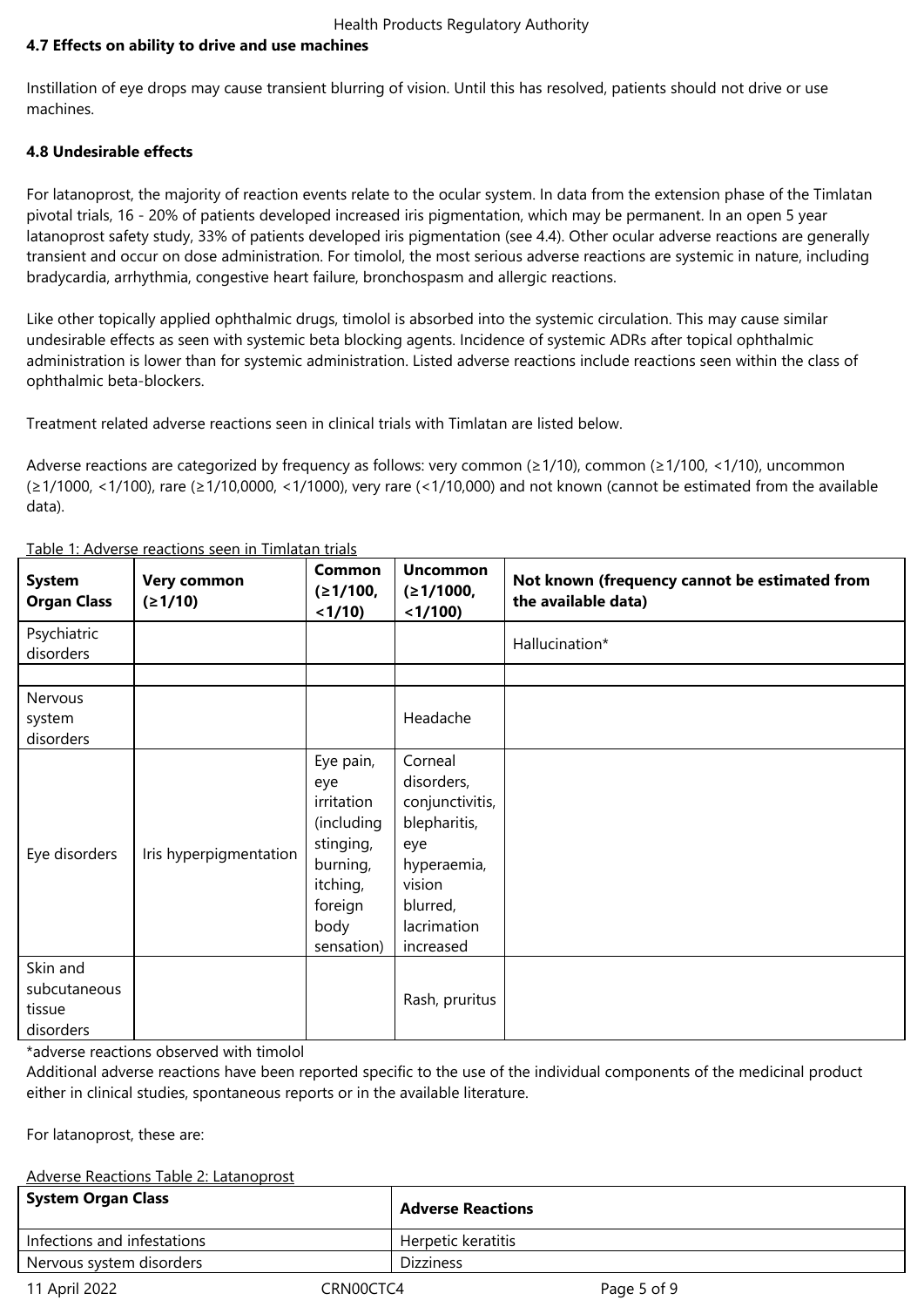| Eye disorders                                        | periorbital oedema; iritis; uveitis; macular oedema including cystoid<br>macular oedema dry eye; keratitis; corneal oedema; corneal erosion;<br>trichiasis; iris cyst; photophobia; periorbital and lid changes resulting in<br>deepening of the eyelid sulcus; eyelid oedema; localised skin reaction on<br>the eyelids; pseudopemphigoid of the ocular conjunctiva+; darkening of<br>the palpebral skin |
|------------------------------------------------------|-----------------------------------------------------------------------------------------------------------------------------------------------------------------------------------------------------------------------------------------------------------------------------------------------------------------------------------------------------------------------------------------------------------|
| Cardiac disorders                                    | Angina; angina unstable; palpitations                                                                                                                                                                                                                                                                                                                                                                     |
| Respiratory, thoracic and mediastinal disorders      | Asthma; asthma aggravation; dyspnoea                                                                                                                                                                                                                                                                                                                                                                      |
| Gastrointestinal disorders                           | Nausea (uncommon); vomiting (uncommon)                                                                                                                                                                                                                                                                                                                                                                    |
| Musculoskeletal and connective tissue disorders      | Myalgia; arthralgia                                                                                                                                                                                                                                                                                                                                                                                       |
| General disorders and administration site conditions | Chest pain                                                                                                                                                                                                                                                                                                                                                                                                |
|                                                      |                                                                                                                                                                                                                                                                                                                                                                                                           |

+ May be potentially related to the preservative benzalkonium chloride

For timolol, these are:

#### Adverse Reactions Table 3: Timolol Maleate (ocular administration)

| <b>System Organ Class</b>                            | <b>Adverse Reactions</b>                                                                                                                                                                                                                                                                          |  |
|------------------------------------------------------|---------------------------------------------------------------------------------------------------------------------------------------------------------------------------------------------------------------------------------------------------------------------------------------------------|--|
| Immune system disorders                              | Systemic allergic reactions including anaphylactic reaction, angioedema,<br>urticaria, localised and generalised rash, pruritus                                                                                                                                                                   |  |
| Metabolism and nutrition disorders                   | Hypoglycaemia                                                                                                                                                                                                                                                                                     |  |
| Psychiatric disorders                                | Memory loss, insomnia, depression, nightmares                                                                                                                                                                                                                                                     |  |
| Nervous system disorders                             | Cerebrovascular accident, cerebral ischaemia, dizziness, increases in<br>signs and symptoms of myasthenia gravis, paraesthesia, headache,<br>syncope                                                                                                                                              |  |
| Eye disorders                                        | Choroidal detachment following filtration surgery (see section 4.4),<br>corneal erosion, keratitis, diplopia, decreased corneal sensitivity, signs<br>and symptoms of ocular irritation (e.g., burning, stinging, itching, tearing<br>and redness), dry eyes, ptosis, blepharitis, blurred vision |  |
| Ear and labyrinth disorders                          | Tinnitus                                                                                                                                                                                                                                                                                          |  |
| Cardiac disorders                                    | Cardiac arrest, cardiac failure, atrioventricular block, congestive heart<br>failure, chest pain, arrhythmia, bradycardia, oedema, palpitations                                                                                                                                                   |  |
| Vascular disorders                                   | Cold hands and feet, hypotension, Raynaud's phenomenon                                                                                                                                                                                                                                            |  |
| Respiratory, thoracic and mediastinal disorders      | Bronchospasm (predominately in patients with<br>pre-existing bronchospastic disease), cough, dyspnoea                                                                                                                                                                                             |  |
| Gastrointestinal disorders                           | Abdominal pain, vomiting, diarrhoea, dry mouth, dysgeusia, dyspepsia,<br>nausea                                                                                                                                                                                                                   |  |
| Skin and subcutaneous tissue disorders               | Skin rash, psoriasiform rash, exacerbation of psoriasis, alopecia                                                                                                                                                                                                                                 |  |
| Musculoskeletal and connective tissue disorders      | Myalgia                                                                                                                                                                                                                                                                                           |  |
| Reproductive system and breast disorders             | Sexual dysfunction, decreased libido                                                                                                                                                                                                                                                              |  |
| General disorders and administration site conditions | Asthenia, fatique                                                                                                                                                                                                                                                                                 |  |

Cases of corneal calcification have been reported very rarely in association with the use of phosphate containing eye drops in some patients with significantly damaged corneas.

#### Reporting of suspected adverse reations

Reporting suspected adverse reations after authorisation oft he medicinal product is important. It allows continued monitoring oft he benefit/risk balance of the medicinal product. Healthcare proffessionals are asked to report any suspected adverse reations via the national reporting system listed in **Ireland, HPRA Pharmacovigilance, website: www.hpra.ie**

# **4.9 Overdose**

No data are available in humans with regard to overdose with Latanoprost/Timolol.

Symptoms of systemic timolol overdose are: bradycardia, hypotension, bronchospasm and cardiac arrest. If such symptoms occur the treatment should be symptomatic and supportive. Studies have shown that timolol does not dialyse readily*.*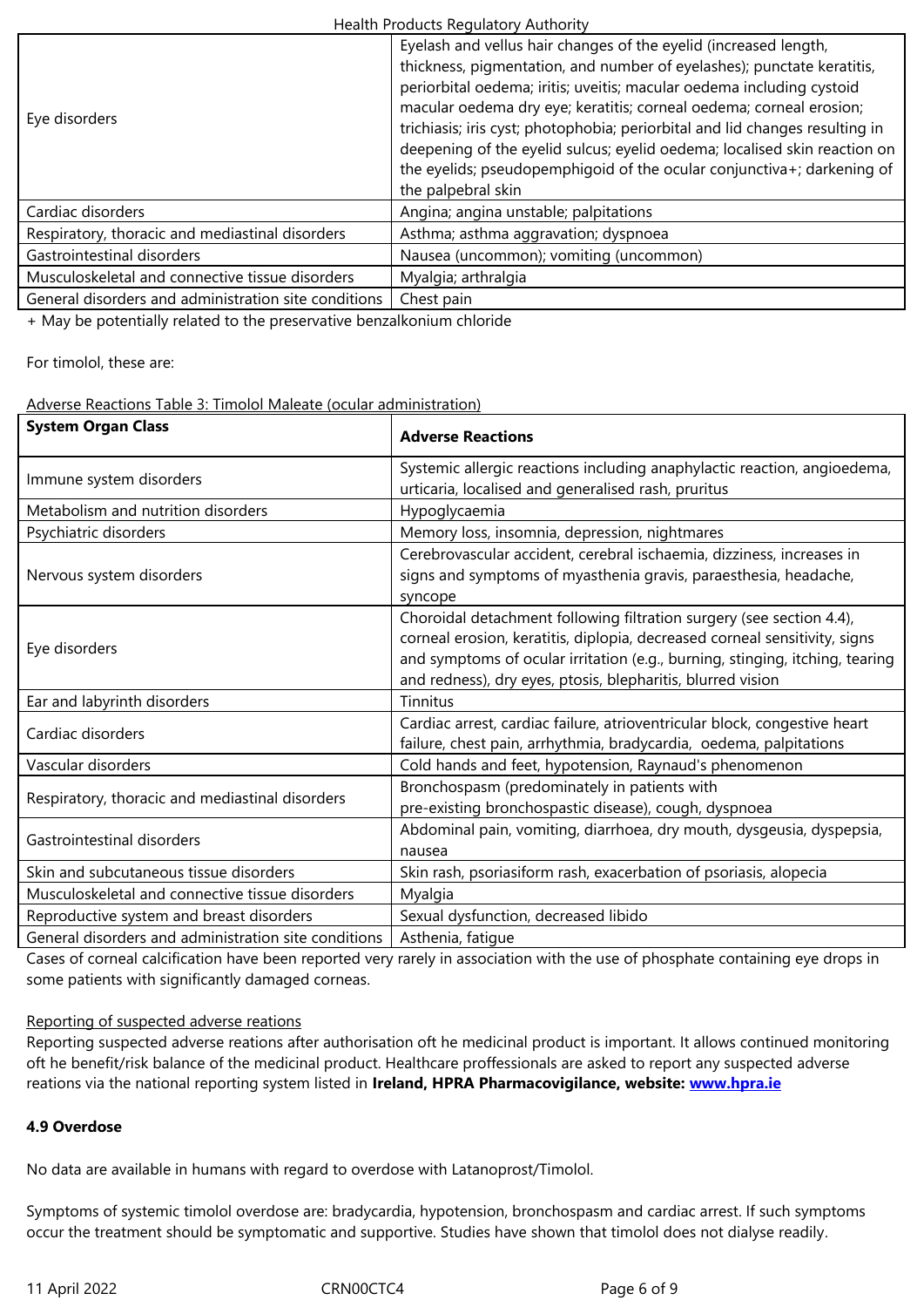Apart from ocular irritation and conjunctival hyperaemia no other ocular or systemic side effects are known if latanoprost is overdosed.

If latanoprost is accidentally ingested orally the following information may be useful:

Treatment: Gastric lavage if needed. Symptomatic treatment. Latanoprost is extensively metabolised during the first pass through the liver. Intravenous infusion of 3 micrograms/kg in healthy volunteers induced no symptoms but a dose of 5.5-10 micrograms/kg caused nausea, abdominal pain, dizziness, fatigue, hot flushes and sweating. These events were mild to moderate in severity and resolved without treatment, within 4 hours after terminating the infusion.

# **5 PHARMACOLOGICAL PROPERTIES**

# **5.1 Pharmacodynamic properties**

Pharmacotherapeutic group: Ophthalmological-betablocking agents - timolol, combinations ATC code: S01ED51

# Mechanism of action

Timlatan 50 micrograms/5 mg eye drops, solution consists of two components: latanoprost and timolol maleate. These two components decrease elevated intraocular pressure (IOP) by different mechanisms of action and the combined effect results in additional IOP reduction compared to either compound administered alone.

Latanoprost, a prostaglandin F<sub>2alpha</sub> analogue, is a selective prostanoid FP receptor agonist that reduces the IOP by increasing the outflow of aqueous humour. The main mechanism of action is increased uveoscleral outflow. Additionally, some increase in outflow facility (decrease in trabecular outflow resistance) has been reported in man. Latanoprost has no significant effect on the production of aqueous humour, the blood-aqueous barrier or the intraocular blood circulation. Chronic treatment with latanoprost in monkey eyes, which had undergone extracapsular lens extraction, did not affect the retinal blood vessels as determined by fluorescein angiography. Latanoprost has not induced fluorescein leakage in the posterior segment of pseudophakic human eyes during short-term treatment.

Timolol is a beta-1 and beta-2 (non-selective) adrenergic receptor blocking agent that has no significant intrinsic sympathomimetic, direct myocardial depressant or membrane-stabilising activity. Timolol lowers IOP by decreasing the formation of aqueous in the ciliary epithelium. The precise mechanism of action is not clearly established, but inhibition of the increased cyclic AMP synthesis caused by endogenous beta-adrenergic stimulation is probable. Timolol has not been found to significantly affect the permeability of the blood-aqueous barrier to plasma proteins. In rabbits, timolol was without effect on the regional ocular blood flow after chronic treatment.

# *Pharmacodynamic effects*

# Clinical effects

In dose finding studies, Timlatan produced significantly greater decreases in mean diurnal IOP compared to latanoprost and timolol administered once daily as monotherapy. In two well controlled, double masked six-month clinical studies the IOP reducing effect of Timlatan was compared with latanoprost and timolol monotherapy in patients with an IOP of at least 25 mm Hg or greater. Following a 2-4 week run-in with timolol (mean decrease in IOP from enrollment of 5 mm Hg), additional decreases in mean diurnal IOP of 3.1, 2.0 and 0.6 mm Hg were observed after 6 months of treatment for latanoprost and timolol (twice daily), respectively. The IOP lowering effect of Timlatan was maintained in 6 month open label extension of these studies.

Existing data suggest that evening dosing may be more effective in IOP lowering than morning dosing. However, when considering a recommendation of either morning or evening dosing, sufficient consideration should be given to the lifestyle of the patient and their likely compliance.

It should be kept in mind that in case of insufficient efficacy of the fixed combination, results from studies indicate that the use of unfixed administration of Timolol bid and latanoprost once a day might be still efficient.

Onset of action of Timlatanis within one hour and maximal effect occurs within six to eight hours. Adequate IOP reducing effect has been shown to be present up to 24 hours post dosage after multiple treatments.

# **5.2 Pharmacokinetic properties**

*Latanoprost* 

11 April 2022 CRN00CTC4 Page 7 of 9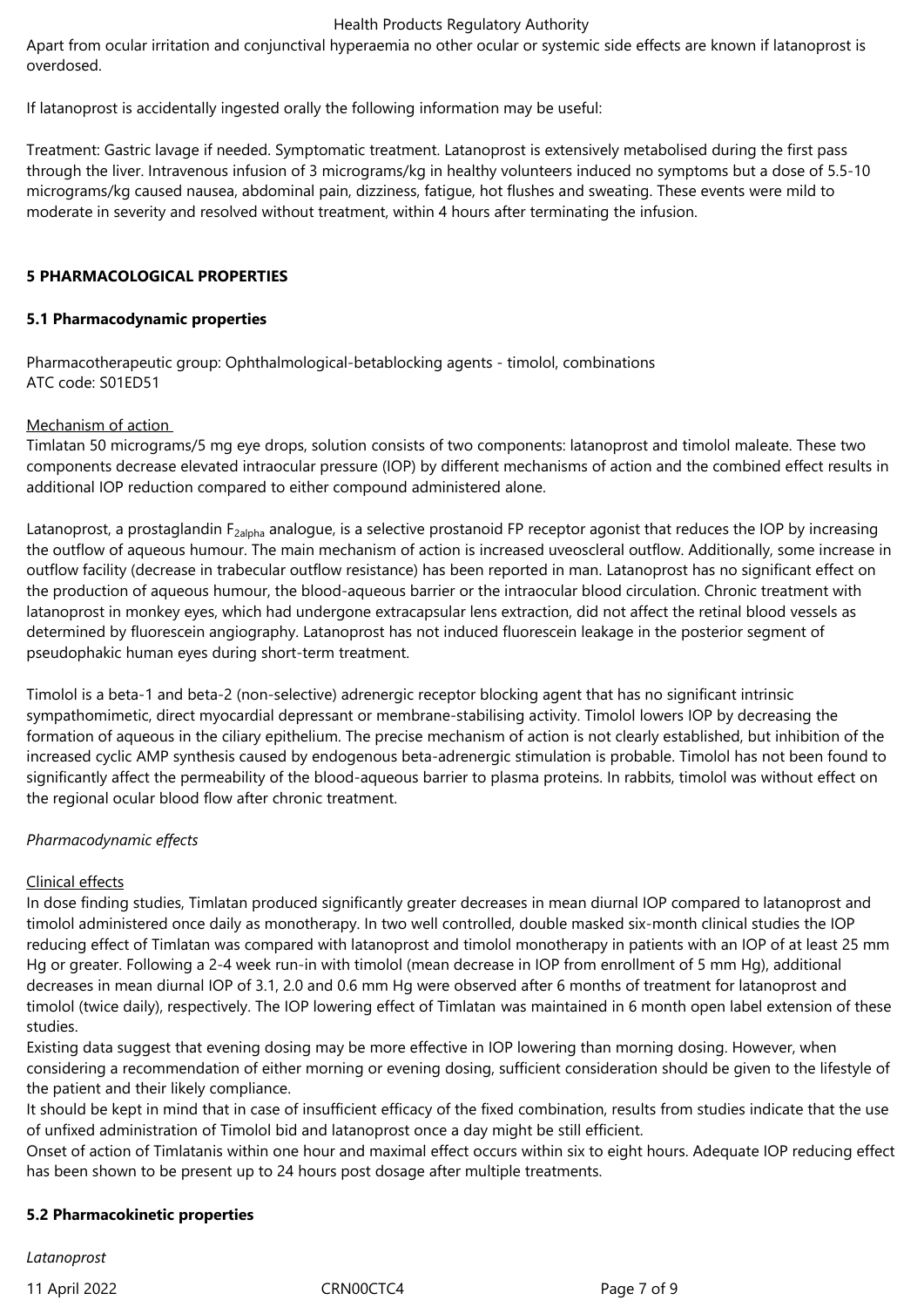Latanoprost is an isopropyl ester prodrug, which *per se* is inactive, but after hydrolysis by esterases in the cornea to the acid of latanoprost, becomes biologically active. The prodrug is well absorbed through the cornea and all drug that enters the aqueous humor is hydrolysed during the passage through the cornea. Studies in man indicate that the maximum concentration in the aqueous humour, approximately 15-30 ng/ml, is reached about 2 hours after topical administration of latanoprost alone. After topical application in monkeys latanoprost is distributed primarily in the anterior segment, the conjunctiva and the eye lids.

The acid of latanoprost has a plasma clearance of 0.40 l/h/kg and a small volume of distribution, 0.16 l/kg, resulting in a rapid half life in plasma, 17 minutes. After topical ocular administration the systemic bioavailability of the acid of latanoprost is 45%. The acid of latanoprost has a plasma protein binding of 87%.

There is practically no metabolism of the acid of latanoprost in the eye. The main metabolism occurs in the liver. The main metabolites, the 1,2-dinor and 1,2,3,4- tetranor metabolites, exert no or only weak biological activity in animal studies and are excreted primarily in the urine.

# *Timolol*

The maximum concentration of timolol in the aqueous humour is reached about 1 hour after topical administration of eye drops. Part of the dose is absorbed systemically and a maximum plasma concentration of 1 ng/ml is reached 10-20 minutes after topical administration of one eye drop to each eye once daily (300 micrograms/day). The half life of timolol in plasma is about 6 hours. Timolol is extensively metabolised in the liver. The metabolites are excreted in the urine together with some unchanged timolol.

# *Latanoprost/Timolol*

No pharmacokinetic interactions between latanoprost and timolol were observed although there was an approximate 2-fold increased concentration of the acid of latanoprost in aqueous humour 1-4 hours after administration of latanoprost/timolol compared to monotherapy.

# **5.3 Preclinical safety data**

The ocular and systemic safety profile of the individual components is well established. No adverse ocular or systemic effects were seen in rabbits treated topically with the fixed combination or with concomitantly administered latanoprost and timolol ophthalmic solutions. Safety pharmacology, genotoxicity and carcinogenicity studies with each of the components revealed no special hazards for humans. Latanoprost did not affect corneal wound healing in the rabbit eye, whereas timolol inhibited the process in the rabbit and the monkey eye when administered more frequently than once a day.

For latanoprost, no effects on male and female fertility in rats and no teratogenic potential in rats and rabbits have been established. No embryotoxicity was observed in rats after intravenous doses of up to 250 micrograms/kg/day. However, latanoprost caused embryofetal toxicity, characterised by increased incidence of late resorption and abortion and by reduced foetal weight, in rabbits at intravenous doses of 5 micrograms/kg/day (approximately 100 times the clinical dose) and above. Timolol showed no effects on male and female fertility in rats or teratogenic potential in mice, rats and rabbits.

# **6 PHARMACEUTICAL PARTICULARS**

# **6.1 List of excipients**

Sodium chloride Benzalkonium chloride Sodium dihydrogen phosphate dihydrate Disodium hydrogen phosphate dodecahydrate Sodium hydroxide (for pH adjustment) Hydrochloric acid 1M (for pH adjustment) Purified water

# **6.2 Incompatibilities**